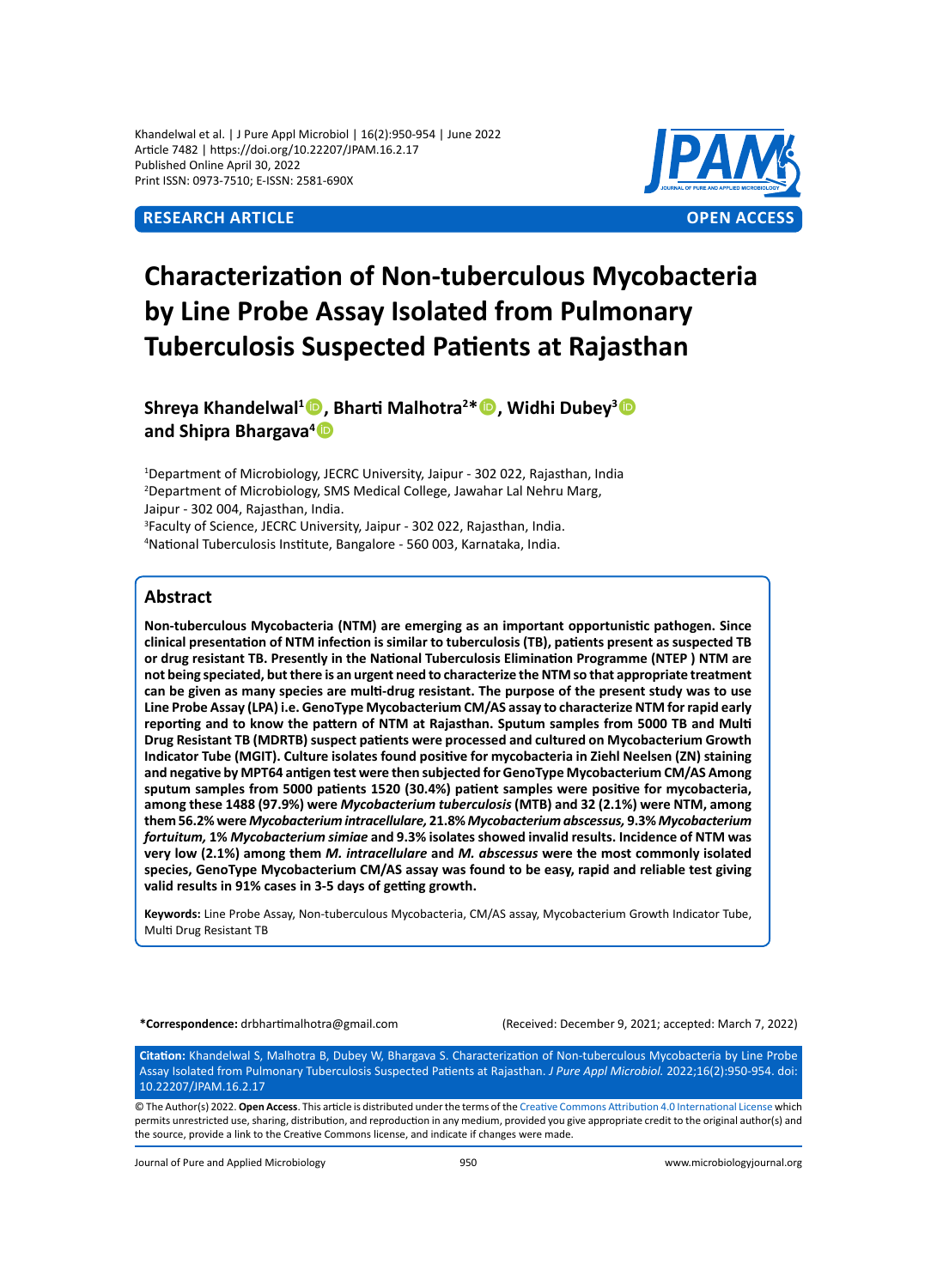#### **Introduction**

 Non-tuberculous Mycobacteria (NTM) are emerging as a significant pathogen causing disease in both immunocompromised and immunodeficient patients.<sup>1</sup> There is reports worldwide of an increase in the incidence and prevalence of NTM lung disease. In India also the cases of pulmonary NTM infection have been increasing progressively over the last few years, ranging from 0.5% to 8.6%.<sup>2,3</sup> Many of the NTM are resistant to the anti TB drugs so it's important to speciate them so as to help in proper management of the patient.

 Most of the Indian labs use traditional methods to identify mycobacteria such as sputum microscopy, culture on solid and liquid media and biochemical assays for characterization. Smear microscopy with Ziehl Neelsen (ZN) staining is a quick way to detect mycobacteria, however, it can't differentiate between *Mycobacterium*  tuberculosis (MTB) and NTM. Species identification of NTM by traditional methods requires an array of biochemical tests with periodic observation of growth rate and morphological characteristics. Besides, it is lengthy and labor-intensive and requires expertise.<sup>4</sup> Other techniques for NTM identification to species level are chromatography (like Gas, Thin layer and High-Performance Liquid chromatography), sequencing, hybridization and other molecular techniques.

 Recently, molecular techniques based on the hybridization assay and blotting have been introduced for NTM speciation. Among these, a Line Probe Assay (LPA) i.e. GenoType Mycobacterium CM/AS assay, (common mycobacterium/additional species) is the most used technique which gives results within 3- 5 days. It is a DNA strip assay developed by Hain Lifescience GmbH, Nehren, and Germany.5

 The utilization of such molecular technologies can help in the rapid and early identification of various species of NTM which take long time by routine biochemical methods and results are not available in the clinically useful time period. The present study was carried out to know the prevalence of NTM in samples suspected of TB and MDRTB and to characterize the NTM isolated to know the profile of NTM prevalent in Rajasthan.

#### **Material and methods**

 The present study was conducted at culture and Drug Susceptibility Testing (DST) lab, SMS Medical College, Jaipur, India. Specimens from TB and MDR TB suspect patients were received through NTEP from selected districts of Rajasthan, amongst them, sputum samples from 5000 patients received during April 2015 to December 2015 were included in the current study. Two sputum samples per patient were received as per NTEP policy. Out of 5000, 3940 (78.8%) patients weremale and 1060 (21.2%) were female and belonged to different age groups. (See Table 1).

 Upon receipt of the sputum specimen, they were processed for Acid Fast Bacilli (AFB) smear microscopy using the Ziehl-Neelsen (ZN) method,<sup>6</sup> and for liquid culture using MGIT 960 by NALC-NaOH method.7 All culture-positive isolates were subjected to smear microscopy and AFB

| No.            | Age       | No. of Patients<br>tested $(\%)$ | No. of NTM identified<br>in Male $(\%)$ | No. of NTM identified<br>in Female (%) | Total No. of NTM<br>identified (%) |
|----------------|-----------|----------------------------------|-----------------------------------------|----------------------------------------|------------------------------------|
| 1              | $0 - 10$  | 10 (0.2%)                        | 0/6(0%)                                 | 0/4(0%)                                | $0(0\%)$                           |
| $\overline{2}$ | $11-20.$  | 439(8.9%)                        | 0/238(0%)                               | 1/201 (0.4%)                           | $1(3.1\%)$                         |
| 3              | $21 - 30$ | 1069 (21.4%)                     | 1/748 (0.1%)                            | 2/321 (0.6%)                           | 3(9.3%)                            |
| 4              | $31 - 40$ | 1105 (22.1%)                     | 2/906 (0.2%)                            | 2/199 (1.0%)                           | 4 (12.5%)                          |
| 5              | 41-50     | 991 (19.8%)                      | 4/842 (0.5%)                            | 3/149 (2.0%)                           | 7(21.9%)                           |
| 6              | 51-60     | 835 (16.7%)                      | 8/720 (1.1%)                            | 1/115 (0.9%)                           | 9(28.1%)                           |
| 7              | 61-70     | 443 (8.9%)                       | 6/381(1.6%)                             | 1/62(1.6%)                             | 7 (21.9%)                          |
| 8              | 71-80     | 97 (1.9%)                        | 1/91 (1.09%)                            | 0/6(0%)                                | $1(3.1\%)$                         |
| 9              | Above 80  | 11 (0.2%)                        | 0/8(0%)                                 | $0/3(0\%)$                             | $0(0\%)$                           |
|                | Total     | 5000                             | 22/3940 (0.55%)                         | 10/1060 (0.94%)                        | 32 (0.64%)                         |

**Table 1.** Age and Sex Wise Distribution Of Patients

Journal of Pure and Applied Microbiology 951 www.microbiologyjournal.org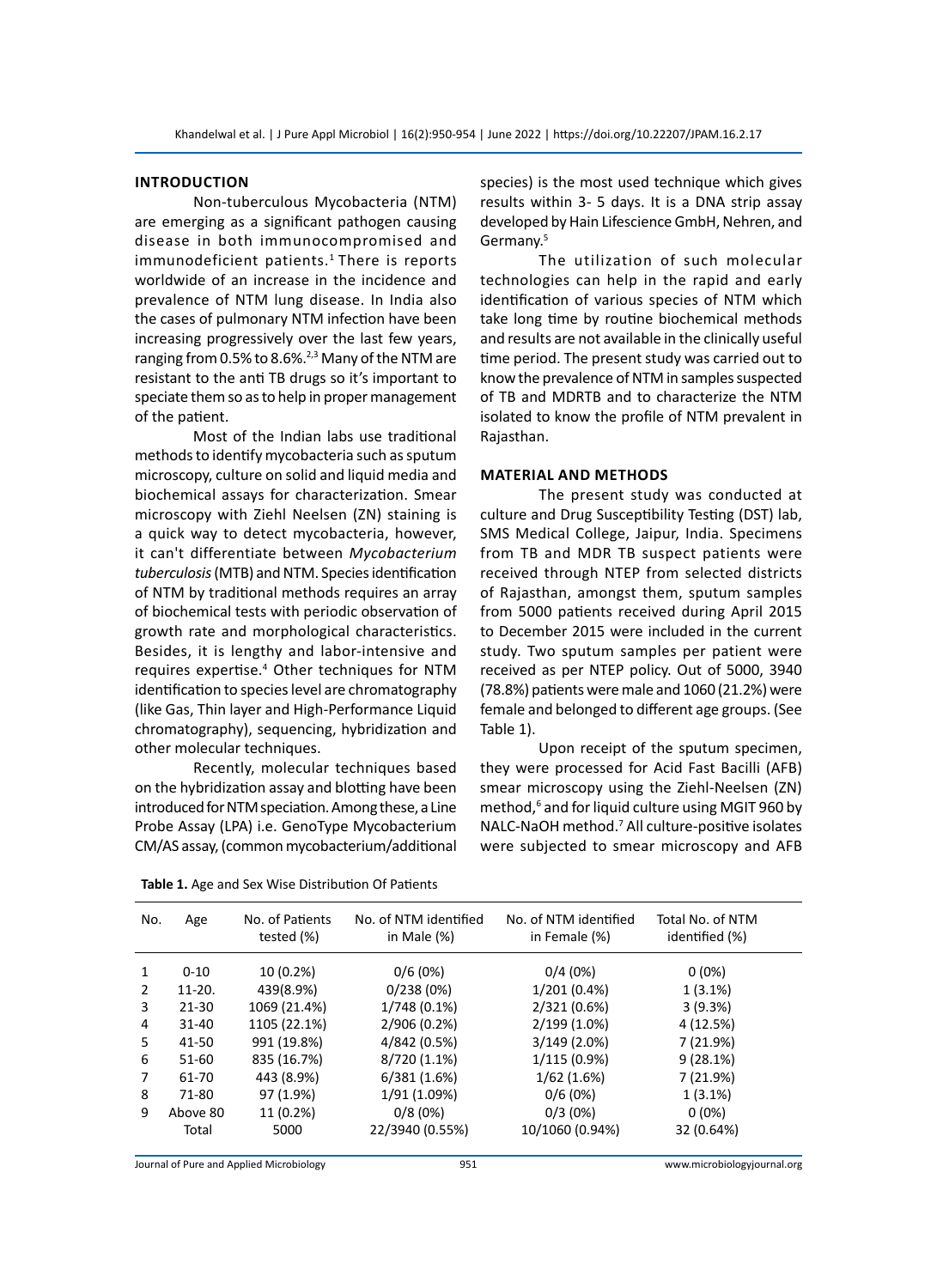positive growth was subjected to MPT64 antigen by SD Bioline TB Ag MPT64 test kit (Standard Diagnostics, Yongin-si, Gyeonggi-do, Republic of Korea) to differentiate between MTB and NTM.<sup>8</sup> All NTM were subjected to GenoType Mycobacterium CM/AS assay (ver 1.0 Hain Lifescience) for species identification as per manufacturer instructions.<sup>9</sup> Briefly DNA of every isolate was extracted by Genolyse kit (ver 1.0 Hain Lifescience) as per manual given. After that DNA was amplified in the thermal cycler (2720, Applied biosystem) using master mix (given with the GenoType Mycobacterium CM/AS assay kit) then the amplified products were subjected to hybridization



# Work plan

Fig. 1. Work Plan.

which was performed on Twincubator (Hain Lifescience, Germany). One positive (known MTB strain DNA was amplified and hybridized with each batch) and negative control each (PCR product without any bacterial DNA) was tested with each batch (Figure 1).

### **Results**

 Among the 5000 patients sputum specimens, 1520 were positive for mycobacteria, from those 1488 (97.9%) were MTB that is positive for MPT64 antigen and only 32 (2.1%) were negative for MPT64 antigen (all of these were direct AFB smear positive). These were subjected to GenoType Mycobacterium CM/AS assay. Out of 32, 18 (56.2%) were identified as *M. intracellulare,* 7(21.8%) *M. abscessus,* 3(9.3%) *M. fortuitum* and 1(3.1%) *M. simiae.* Three isolates showed invalid results (Table 2). Time taken for LPA was 3- 5 days and the cost of per test was 1,815 INR (25 US\$). Maximum no. of NTM 9(28.12%) were identified in age group 50-60. (Table 1).

#### **Discussion**

Since the clinical picture of NTM is similar to TB, as a result the infection due to NTM is mistaken as TB. Moreover, many NTM strains are resistant to the first line Anti Tubercular Treatment (ATT) drugs, so are commonly misidentified as Drug Resistant TB (DRTB). If such cases are not diagnosed timely, they will receive anti TB treatment which is not effective in NTM, moreover many NTM species are inherently drug resistant therefore it's important to characterize them as treatment is species specific.<sup>10</sup> In India, the prevalence of NTM varies from 0.5% to 27% in TB suspects.<sup>11,12</sup> The most prevalent NTM species detected in the present study were *M. intracellure, M.abcesess M. fortuitum,* and *M. simiae. M. intracellure* has

**Table 2.** Details of species identified using GenoType Mycobacterium CM/AS assay

| Species identified | N٥.       |  |
|--------------------|-----------|--|
| M. intracellulare  | 18(56.2%) |  |
| M. abscessus       | 7(21.8%)  |  |
| M. fortuitum       | 3(9.3%)   |  |
| M. simiae          | 1(3.1%)   |  |
| Invalids           | 3(9.3%)   |  |
| Total tested       | 32        |  |

Journal of Pure and Applied Microbiology 952 www.microbiologyjournal.org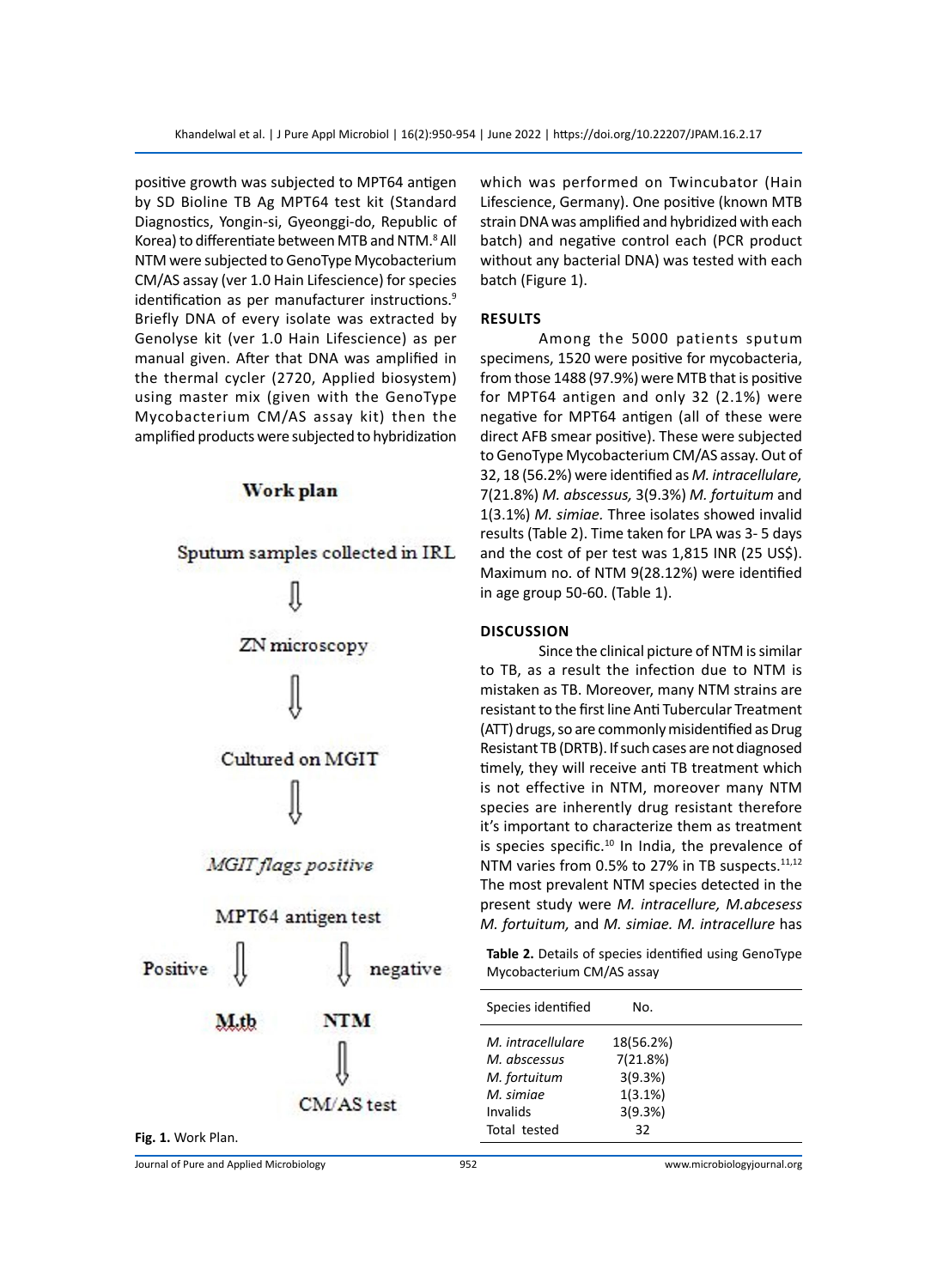been reported as the predominant species in other studies from India, China, America<sup>10,13</sup> and Japan also (33-65/100,000 casesin 2005).2*M. intracellure*  is a non-chromogenic, slow grower causing chronic pulmonary disease, local lymphadenitis, and disseminated opportunistic infections in HIV patients.14 It is widely found in tap water and has the ability to cause clinically serious illness.<sup>12</sup>

 There are various methods used for the identification of NTM most common being the biochemical methods but they are time-consuming with low discrimination power. Similarly, though High Performance Liquid Chromatography (HPLC) is a rapid method but requires elaborate setup and trained personnel for interpretation of HPLC results.15,16 The GenoType Mycobacterium CM/ AS assay was found to be reliable (91% valid results) and rapid method for identification of NTM, easy to perform and very suitable for a clinical laboratory as results are available within 3-5 days and treatment can be started timely.<sup>5,17</sup> Though equipment and setup required for LPA is elaborate but all the labs under NTEP labs now have the molecular lab set up to do LPA as they are doing Genotype MTBDR and MTBDR plus LPA for detection of MDRTB and Extensively Drug Resistant TB reliable (XDRTB)<sup>18</sup> Hence adopting this test is easy in the NTEP setting, there is no additional technical expertise required.19,20 Other molecular methods like sequencing are expensive and require technical expertise to perform molecular assays.<sup>21</sup>

The cost of LPA for NTM is its only limiting factor as there is no provision of identification of NTM in NTEP. The cost of LPA was found to be about Rs. 1,815 INR (25 US\$). Similarly, other studies have reported the cost to be 25 US dollars and the cost of biochemical to be much cheaper at 2 dollars per test.<sup>22</sup> Another limitation for its optimal use is that a minimum batch of ten samples have to be run at a time and maximum of 48 samples may be run at a time so in labs with low number of NTM samples either they have to wait to have an adequate number to available to test or waste reagents if results have to be given early. There were 3 isolates in our study that gave invalid results. These samples would require sequencing to identify the species.

 For better discrimination of NTM it is anticipated that there should be a combination of two or more methods.<sup>16</sup> Moreover, other methods like Matrix-Assisted Laser Desorption Ionization-Time of Flight Mass Spectrometry (MALDI-TOF MS) are now available, requiring expensive equipment as initial cost, but running cost is very low and rapid and easy to perform.<sup>23</sup>

# **Conclusion**

Prevalence of NTM was low in our samples but should not be ignored, *M intracellulare* was the most frequent species isolated. Genotype Mycobacterium CM/AS assay was found to be a rapid, reliable, and easy to perform diagnostic tool and results are available in the clinically useful time frame. This test can be immediately used in NTEP setting due to the availability of infrastructure and technical expertise. The only limitation of the test is its cost which can sure be negotiable if implemented in the program setting.

# **Acknowledgments**

 The authors would like to thank to the NTEP program, Foundation for Innovative Newer Diagnostics(FIND), India and SMS Medical College, Jaipur, India for their technical support and Hain Life sciences for providing kits to perform tests.

# **Conflict of Interest**

 The authors declare that there is no conflict of interest.

# **Authors' Contribution**

 SK performed the experiments and wrote the manuscript. BM conceived the research and edited the manuscript. WD edited the manuscript. SB helped in performing the experiments and in writing the manuscript. All authors read and approved the final manuscript for publication.

#### **Funding**

 This study was supported by UGC (University Grants Commission) for providing research fellowship to Mrs. Shreya Khandelwal with Grant No.F.17-193/2014(SA-I)

# **Data Availability**

 All data generated or analyzed during this study are included in the manuscript.